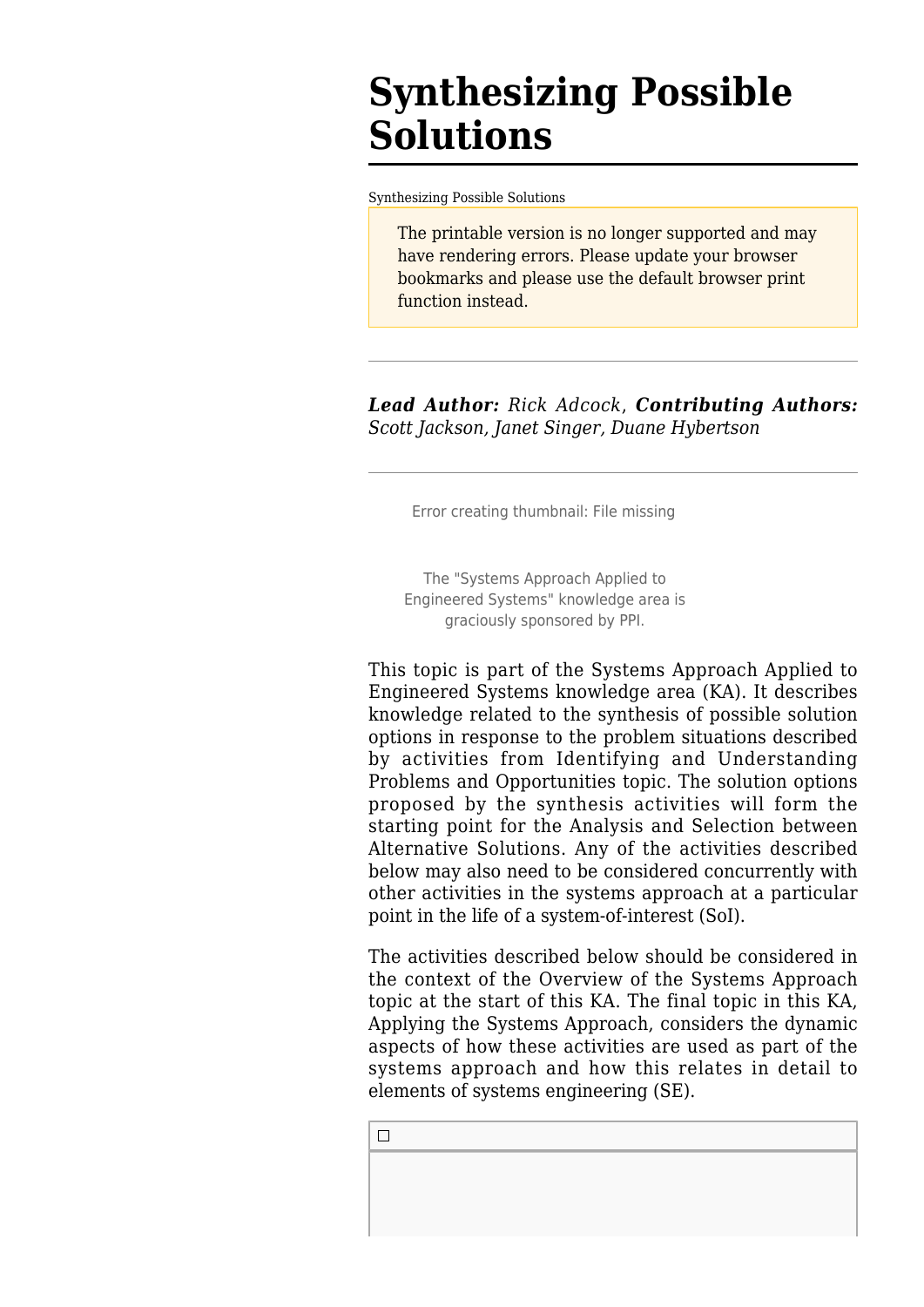## **Contents**

[Synthesis Overview](#page--1-0) [Problem or Opportunity Context](#page--1-0) [Synthesis Activities](#page--1-0) [Identification of the Boundary of a System](#page--1-0) [Identification of the Functions of the System](#page--1-0) [Identification of the Elements of a System](#page--1-0) [Division of System Elements](#page--1-0) [Grouping of System Elements](#page--1-0) [Identification of the Interactions among System](#page--1-0) **[Elements](#page--1-0)** [Defining the System-of-Interest](#page--1-0) [References](#page--1-0) [Works Cited](#page--1-0) [Primary References](#page--1-0) [Additional References](#page--1-0)

## **Synthesis Overview**

System synthesis is an activity within the systems approach that is used to describe one or more system solutions based upon a problem context for the life cycle of the system to:

- Define options for a SoI with the required properties and behavior for an identified problem or opportunity context.
- Provide solution options relevant to the SoI in its intended environment, such that the options can be assessed to be potentially realizable within a prescribed time limit, cost, and risk described in the problem context.
- Assess the properties and behavior of each candidate solution in its wider system context.

The iterative activity of system synthesis develops possible solutions and may make some overall judgment regarding the feasibility of said solutions. The detailed judgment on whether a solution is suitable for a given iteration of the systems approach is made using the [Analysis and Selection between Alternative Solutions](http://sandbox.sebokwiki.org/Analysis_and_Selection_between_Alternative_Solutions) activities.

Essential to synthesis is the concept of holism(Hitchins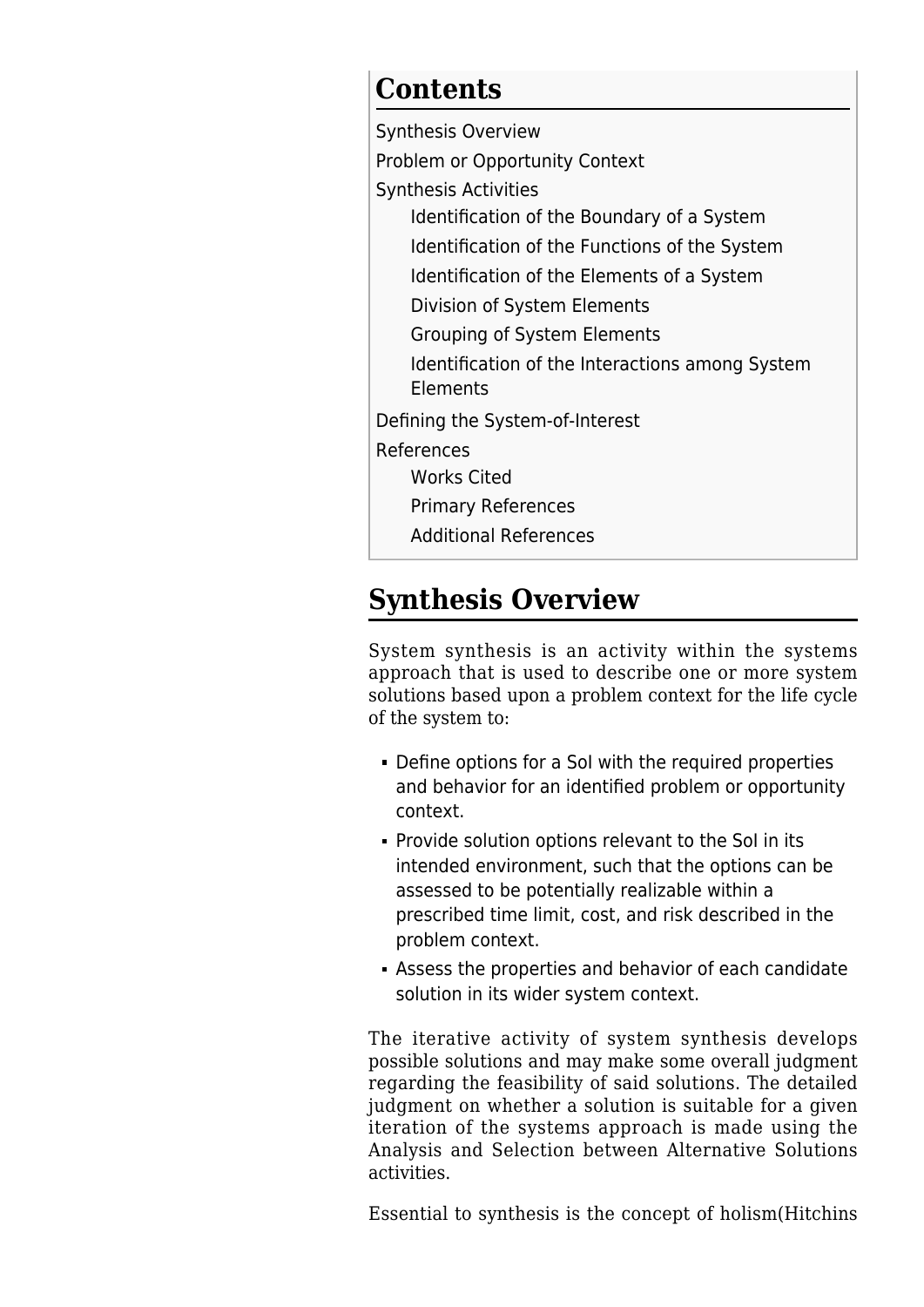2009), which states that a system must be considered as a whole and not simply as a collection of its elements. The holism of any potential solution system requires that the behavior of the whole be determined by addressing a system within an intended environment and not simply the accumulation of the properties of the elements. The latter process is known as reductionism and is the opposite of holism, which Hitchins (2009, 60) describes as the notion that "the properties, capabilities, and behavior of a system derive from its parts, from interactions between those parts, and from interactions with other systems."

When the system is considered as a whole, properties called emergent properties often appear (see [Emergence](http://sandbox.sebokwiki.org/Emergence)). These properties are often difficult to predict from the properties of the elements alone. They must be evaluated within the systems approach to determine the complete set of performance levels of the system. According to Jackson (2010), these properties can be considered in the design of a system, but to do so, an iterative approach is required.

In complex systems, individual elements will adapt to the behavior of the other elements and to the system as a whole. The entire collection of elements will behave as an organic whole. Therefore, the entire synthesis activity, particularly in complex systems, must itself be adaptive.

Hence, synthesis is often not a one-time process of solution design, but is used in combination with problem understanding and solution analysis to progress towards a more complete understanding of problems and solutions over time (see [Applying the Systems Approach](http://sandbox.sebokwiki.org/Applying_the_Systems_Approach) topic for a more complete discussion of the dynamics of this aspect of the approach).

## **Problem or Opportunity Context**

System synthesis needs the problem or opportunity that the system is intended to address to have already been identified and described and for non-trivial systems, the problem or opportunity needs to be identified and understood concurrently with solution synthesis activities.

As discussed in [Identifying and Understanding Problems](http://sandbox.sebokwiki.org/Identifying_and_Understanding_Problems_and_Opportunities) [and Opportunities](http://sandbox.sebokwiki.org/Identifying_and_Understanding_Problems_and_Opportunities), the systems approach should not consider strictly soft or hard situations. In general, the application of the systems approach, with a focus on engineered system contexts, will lead to hard system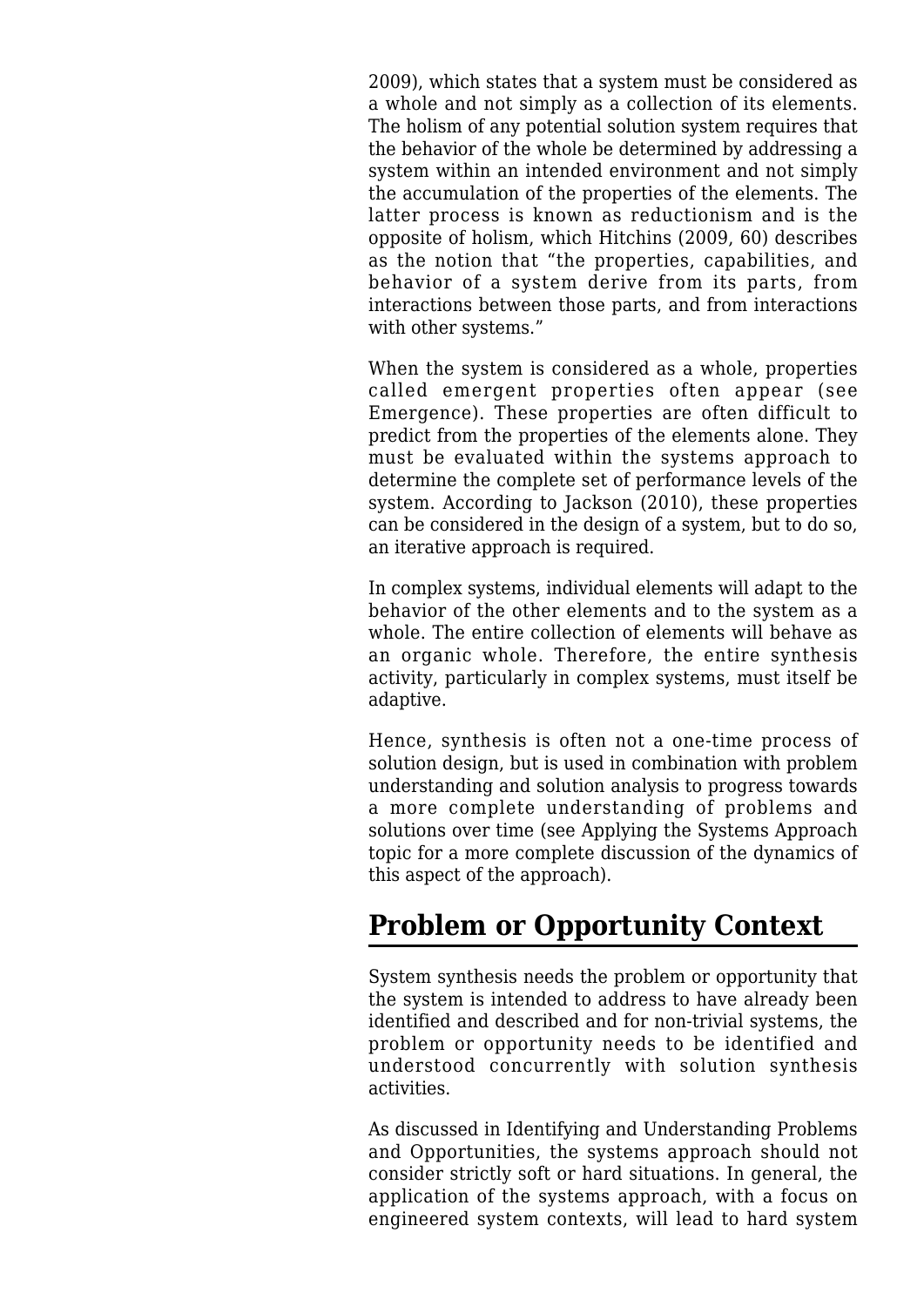contexts in which an identified SoI and required outcome are defined. Even in these cases, a soft context view of the SoI context will help ensure wider stakeholder concerns are considered.

The problem context should include some boundaries on the cost, time to deployment, time in use, and operational effectiveness needed by stakeholders. In general, the goal is not to synthesize the perfect solution to a problem, but rather to find the best available solution for the agreed version of the problem.

## **Synthesis Activities**

The following activities provide an outline for defining the SoI: grouping of elements, identification of the interactions among the elements, identification of interfaces between elements, identification of external interfaces to the SoI boundary and common subelements within the SoI boundary.

The activities of systems synthesis are built on the idea of a balanced reduction vs. holism approach as discussed in [What is Systems Thinking?](http://sandbox.sebokwiki.org/What_is_Systems_Thinking%3F) topic. It is necessary to divide system elements and functions to create a description of the SoI which is realizable, either through combinations of available elements or through the design and construction of new elements. However, if the system is simply decomposed into smaller and smaller elements, the holistic nature of systems will make it more and more difficult to predict the function and behavior of the whole. Thus, synthesis progresses through activities that divide, group, and allocate elements, and then assesses the complete system's properties in context relevant to the user need the SoI will fulfill. Hence, synthesis occurs over the entire life cycle of the system as the system and its environment change.

#### **Identification of the Boundary of a System**

Establishing the boundary of a system is essential to synthesis, the determination of the system's interaction with its environment and with other systems, and the extent of the SoI. Buede (2009, 1102) provides a comprehensive discussion of the importance of, and methods of, defining the boundary of a system in a SE context.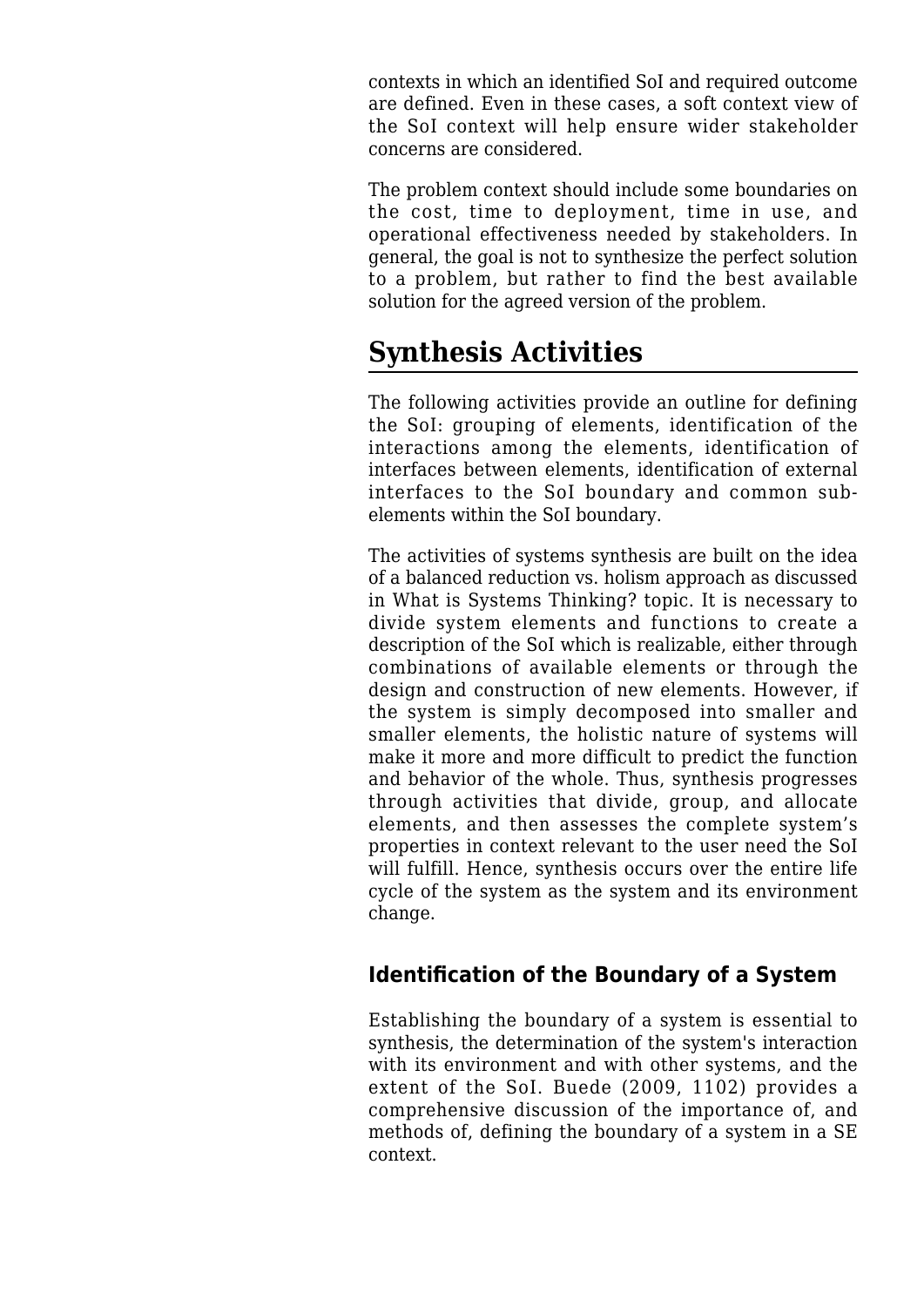#### **Identification of the Functions of the System**

The function of a system at a given level of abstraction is critical to synthesis since the primary goal of the synthesis activity is to propose realizable system descriptions which can provide a given function. The function of a system is distinct from its behavior as it describes what the system can be used for or is asked to do in a larger system context.

Buede (2009, 1091-1126) provides a comprehensive description of functional analysis in a SE context.

#### **Identification of the Elements of a System**

System synthesis calls for the identification of the elements of a system. Typical elements of an [Engineered](http://sandbox.sebokwiki.org/Engineered_System_Context) [System Context](http://sandbox.sebokwiki.org/Engineered_System_Context) may be physical, conceptual, or processes. Physical elements may be hardware, software, or humans. Conceptual elements may be ideas, plans, concepts, or hypotheses. Processes may be mental, mental-motor (writing, drawing, etc.), mechanical, or electronic (Blanchard and Fabrycky 2006, 7).

In addition to the elements of the system under consideration (i.e., a SoI), ISO 15288 (ISO/IEC/IEEE 15288 2015) also calls for the identification of the enabling systems. These are systems (or services) utilized at various stages in the life cycle, e.g., development, utilization or support stages, to facilitate the SoI in achieving its objectives.

Today's systems often include existing elements. It is rare to find a true "greenfield" system, in which the developers can specify and implement all new elements from scratch. "Brownfield" systems, wherein legacy elements constrain the system structure, capabilities, technology choices, and other aspects of implementation, are much more typical (Boehm 2009).

#### **Division of System Elements**

System synthesis may require elements to be divided into smaller elements. The division of elements into smaller elements allows the systems to be grouped and leads to the SE concept of physical architecture, as described by Levin (2009, 493-495). Each layer of division leads to another layer of the hierarchical view of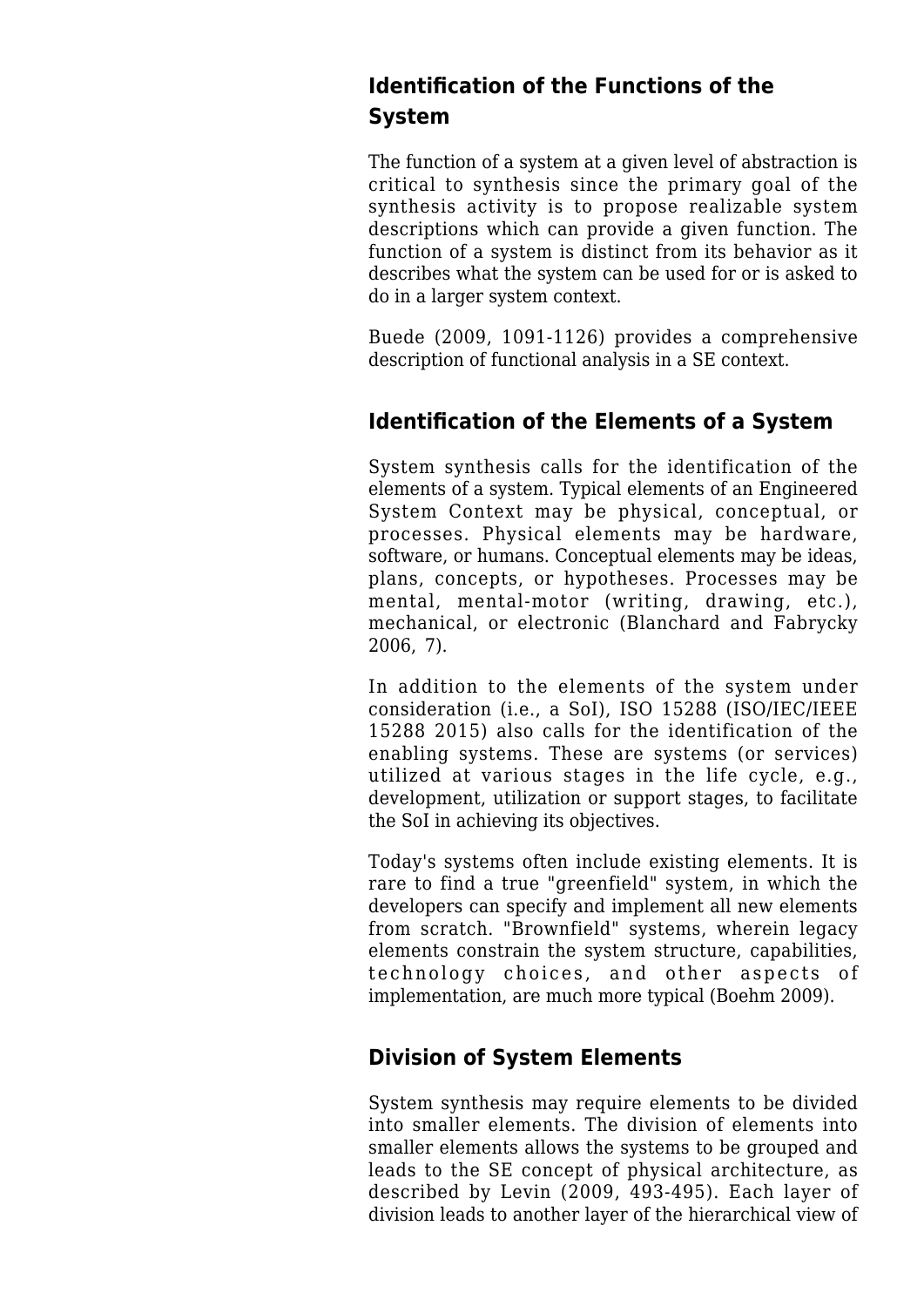a system. As Levin points out, there are many ways to depict the physical architecture, including the use of wiring diagrams, block diagrams, etc. All of these views depend on arranging the elements and dividing them into smaller elements. According to the principle of recursion, these decomposed elements are either terminal elements, or are decomposable. The hierarchical view does not imply a top-down analytical approach to defining a system. It is simply a view. In the systems approach, levels of the hierarchy are defined and considered recursively with one level forming the context for the next.

#### **Grouping of System Elements**

System synthesis may require that elements be grouped. This leads to the identification of the sub-systems that are essential to the definition of a system. Synthesis determines how a system may be partitioned and how each sub-system fits and functions within the whole system. The largest group is the SoI, also called the relevant system by Checkland (1999, 166). According to Hitchins, some of the properties of a SoI are as follows: the SoI is open and dynamic, the SoI interacts with other systems, and the SoI contains sub-systems (Hitchins 2009, 61). The SoI is brought together through the concept of synthesis.

#### **Identification of the Interactions among System Elements**

System synthesis may require the identification of the interactions among system elements. These interactions lead to the SE process of interface analysis. Integral to this aspect is the principle of interactions. Interactions occur both with other system elements as well as with external elements and the environment. In a systems approach, interfaces have both a technical and managerial importance. Managerial aspects include the contracts between interfacing organizations. Technical aspects include the properties of the physical and functional interfaces. Browning provides a list of desirable characteristics of both technical and managerial interface characteristics (Browning 2009, 1418-1419) .

System synthesis will include activities to understand the properties of system elements, the structure of proposed system solutions, and the resultant behavior of the composed system. A number of system concepts for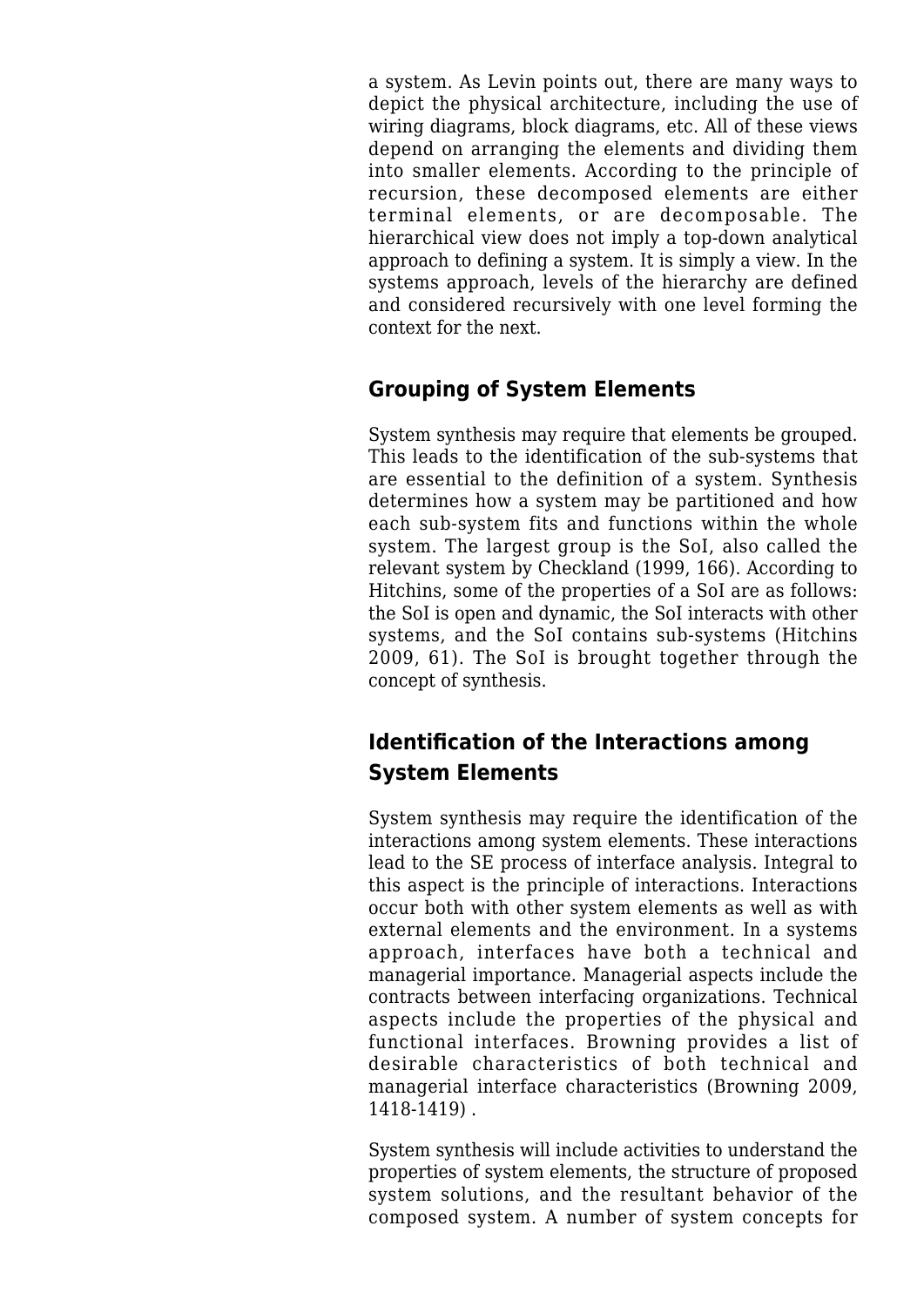describing system behavior are discussed in the [Concepts of Systems Thinking](http://sandbox.sebokwiki.org/Concepts_of_Systems_Thinking) topic. It should be noted that in order to fully understand a system's behavior, we must consider the full range of environments in which it might be placed and its allowable state in each. According to Page, in complex systems, the individual elements of the system are characterized by properties which enhance the systems as a whole, such as their adaptability (Page 2009).

## **Defining the System-of-Interest**

Flood and Carson provide two ways to identify system boundaries: a bottom-up, or **structural approach**, which starts with significant system elements and builds out, and a top down, or **behavioral approach**, in which major systems needed to fulfill a goal are identified and then the work flows downward (Flood and Carson 1993). They identify a number of rules proposed by Beishon (1980) and Jones (1982) to help in the selection of the best approach.

In either case, the ways in which system elements are refined, grouped, and allocated must be driven towards the synthesis of a realizable system solution description. A realizable solution must consider elements that are either already available, can be created from existing system elements, or are themselves described as system contexts which will need to be synthesized at a future point. In the third case, it is one of the outcomes of the [Analysis and Selection between Alternative Solutions](http://sandbox.sebokwiki.org/Analysis_and_Selection_between_Alternative_Solutions) activities that is used to assess the risk that a given element may not be able to be synthesized in the required time limit or cost budget.

A top down approach might start with a system boundary and an overall description of system functions. Through the repeated application of element identification, division, grouping, and allocation of functions, a complete description of the elements needed for the SoI can be defined. In this case, the choice of system elements and allocation of functions may be guided by pre-defined ways of solving a given problem or by identified system patterns; both can support as well as insert bias into the synthesis. For example, one might start with the need to provide energy to a new housing project and propose solution options based around connections to an existing power grid, local power generators, renewable energy sources, increased energy efficiency, etc.

The iterative nature of analysis also reflects the need to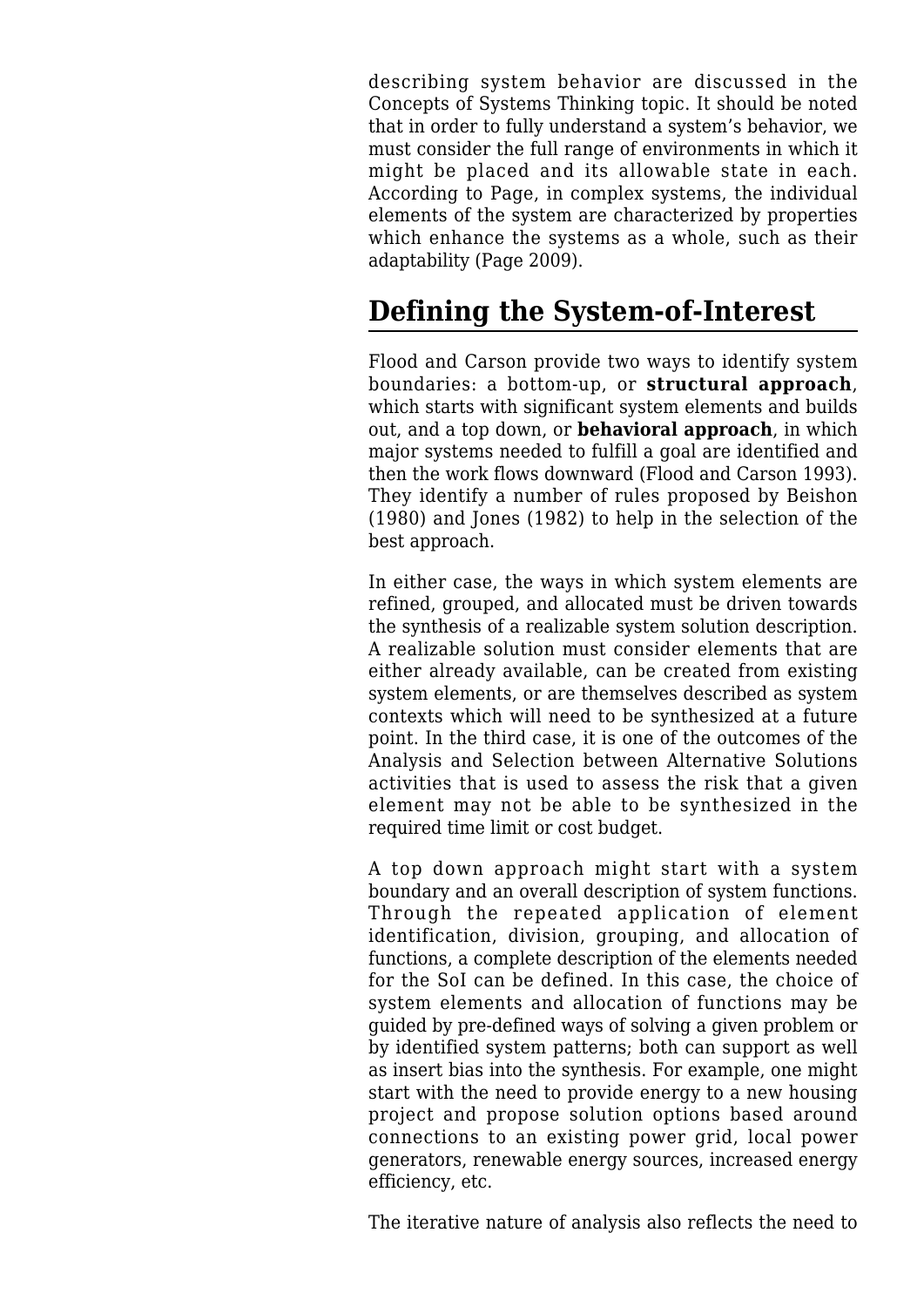change the solution as the life cycle progresses and changes the system's environment; thereby, possibly changing what a "best" solution is.

A bottom up approach starts with major elements and interactions. Again, division, grouping, and identification allows for the construction of a full system description that is capable of providing all the necessary functions, at which point the final SoI boundary can be set. In this case, the choice of system elements and groupings will be driven by the goal of ensuring that the major system elements can be formed together into a viable system whole. For example, there may be a need to replace an existing delivery vehicle and produce solution options that consider vehicle ownership/leasing, driver training, petrol, diesel or electric fuel, etc.

The systems approach aspect of synthesis leads to SE terms such as "design" and "development." Wasson describes synthesis from a SE point of view (Wasson 2006, 390-690). White provides a comprehensive discussion of methods of achieving design synthesis (White 2009, 512-515). The systems approach treats synthesis at the abstract level while the SE process definitions provide the concrete steps.

The SoI brings together elements, sub-systems and systems through the concept of synthesis to identify a solution option.

Synthesis of possible solutions may result in the development of artifacts documenting the synthesis itself and provide the basis for analysis and selection between alternative solutions. These artifacts are dynamic and will change as the SoI changes its environment throughout the system life cycle.

### **References**

#### **Works Cited**

Beishon, J. 1980. *Systems Organisations: The Management of Complexity*. Milton Keynes, UK: Open University Press.

Blanchard, B. and W.J. Fabrycky. 2006. *Systems Engineering and Analysis*. Upper Saddle River, NJ, USA: Prentice Hall.

Boehm, B. 2009. "Applying the Incremental Commitment Model to Brownfield System Development". Proceedings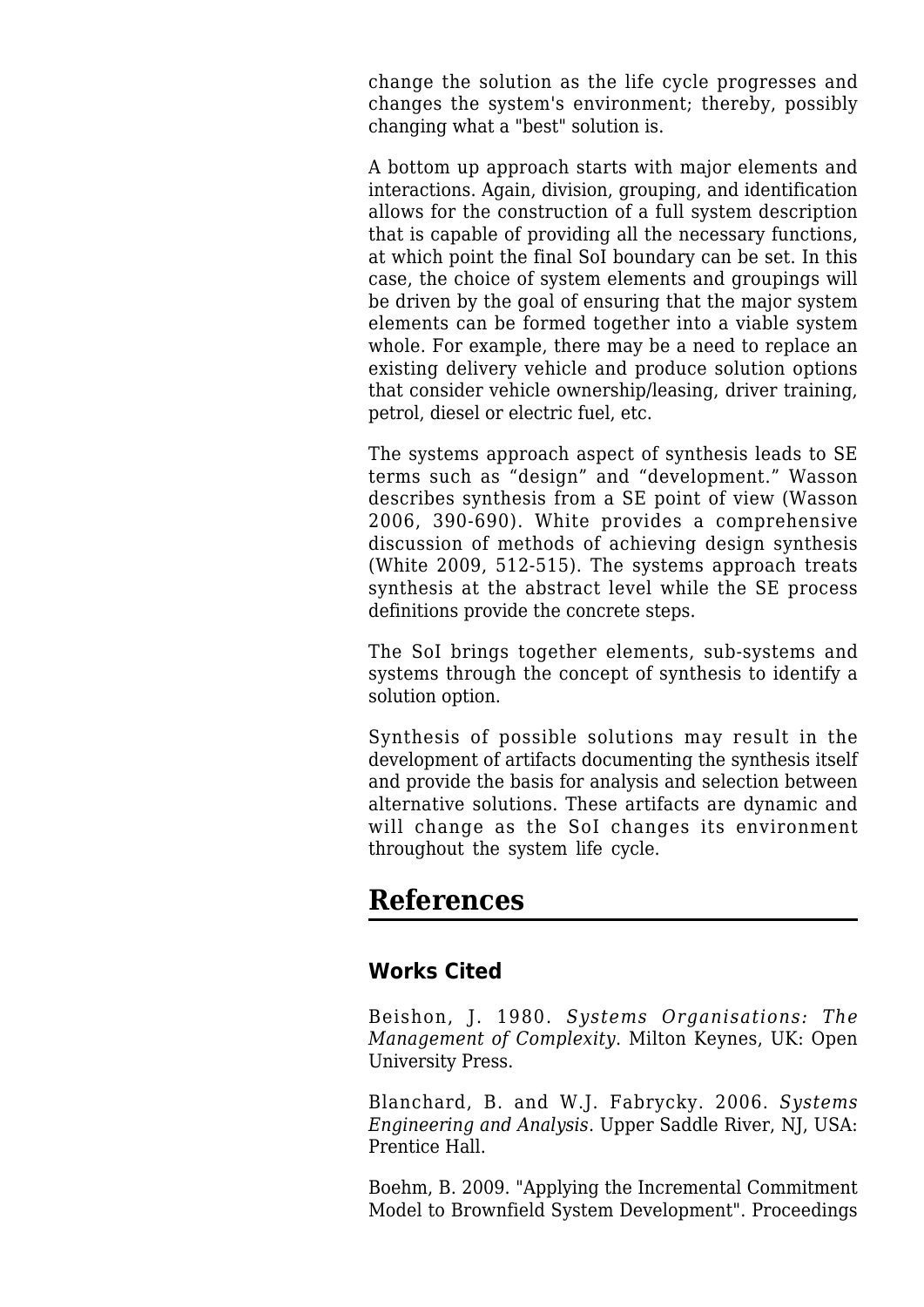of the 7th Annual Conference on Systems Engineering Research (CSER), Loughborough, UK.

Browning, T.R. 2009. "Using the design structure matrix to design program organizations," in Sage, A.P. and W.B. Rouse (eds.). *Handbook of Systems Engineering and Management,* 2nd ed. Hoboken, NJ, USA: John Wiley & Sons.

Buede, D.M. 2009. "Functional analysis," in Sage, A.P. and W.B. Rouse (eds.). *Handbook of Systems Engineering and Management,* 2nd ed. Hoboken, NJ, USA: John Wiley & Sons.

Checkand, P. 1999. *Systems Thinking, Systems Practice*. New York, NY, USA: John Wiley & Sons.

Flood, R.L. and E.R. Carson. 1993. *Dealing with Complexity: An Introduction to the Theory and Application of Systems Science*, 2nd ed. New York, NY, USA: Plenum Press.

Hitchins, D. 2009. "What are the general principles applicable to systems?" INCOSE *Insight*, vol. 12, no. 4, December, pp. 59-63.

INCOSE. 1998. "INCOSE SE Terms Glossary." INCOSE Concepts and Terms WG (eds.). Seattle, WA, USA: International Council on Systems Engineering.

Jackson, S., D. Hitchins, and H. Eisner. 2010. "What is the systems approach?" INCOSE *Insight*, vol. 13, no. 1, April, pp. 41-43.

Jones, L. 1982. "Defining system boundaries in practice: Some proposals and guidelines," *Journal of Applied Systems Analysis*, vol. 9, pp. 41-55.

Levin, A.H. 2009. "System architectures," in Sage, A.P. and W.B. Rouse (eds.). *Handbook of Systems Engineering and Management*, 2nd ed. Hoboken, NJ, USA: John Wiley & Sons.

Page, S.E. 2009. "Understanding Complexity." The Great Courses. Chantilly, VA, USA: The Teaching Company.

Wasson, C.S. 2006. *System Analysis, Design, and Development*. Hoboken, NJ, USA: John Wiley & Sons.

White, Ir., K.P. 2009. "Systems design." in Sage, A.P. and W.B. Rouse (eds.). *Handbook of Systems Engineering and Management*, 2nd ed. Hoboken, NJ, USA: John Wiley & Sons.